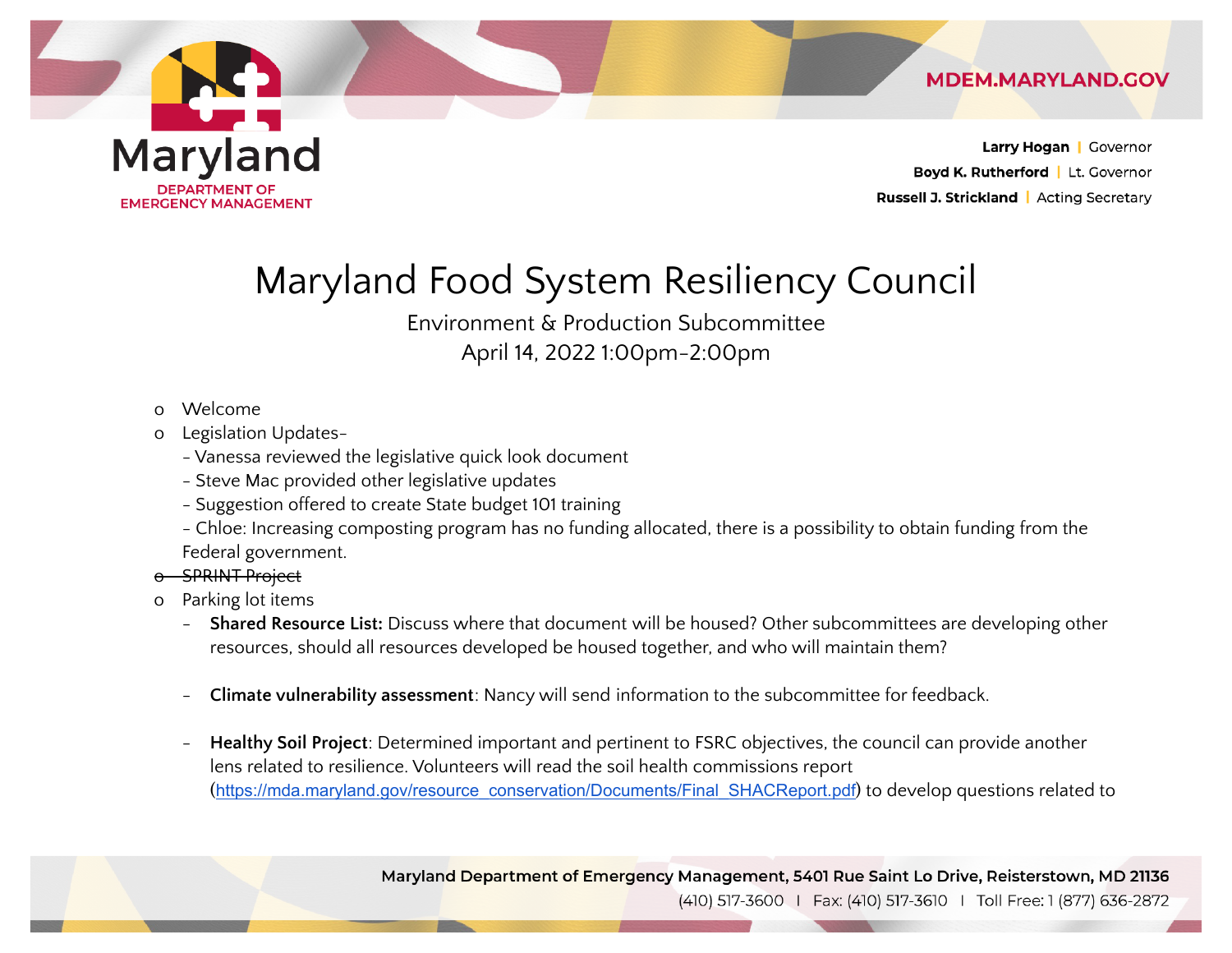Larry Hogan | Governor Boyd K. Rutherford | Lt. Governor Russell J. Strickland | Acting Secretary

**MDEM.MARYLAND.GOV** 

 the report, then representatives will be invited to speak to the subcommittee. Questions should be sent to Vanessa and Brittany.

- **Better define the terms "local" or "regional" for the purposes of state food policy:** What recommendation is this tied to that we need a definition?
- o See: Certified MD Farm Enterprise Program legislation (tied to MD nutrient mgmt. program)
	- **▪ Internal mechanism intricacies geared towards large row crop farms, not small-med scale farms**
	- **▪ Should we add more resources to smaller farmers to establish/write nutrient management plans?**
		- Do these plans look different for different types of farms?
		- What are the nuances in this definition
		- Mechanisms currently in place that present barriers for producers
- o Representation of urban farms/urban farmers could lead the push to take another look at these programs/definitions

MD Best survey/advertising work to make platform better

The USDA is defining local/regional (in its new grant) as 400 miles from delivery site

o Local food for Schools

Maryland

**DEPARTMENT OF** 

**EMERGENCY MANAGEMENT** 

- **Mitigate the carbon footprint of Maryland's food system:** A sub-subcommittee is recommended to discuss specific recommendations for reducing food waste, improving soil quality, etc
- Address climate change impacts on farmers regional and local food systems, and how to plan for adaptation: A sub-subcommittee is recommended to discuss.
- **Restart the MD Farmers Market Association**: MARBIDCO is heading an exploratory look at restarting this
- o Short-term: listening session on what this org would look like, what it would do, etc
- o [smchenry@marbidco.org](mailto:smchenry@marbidco.org) to schedule
- o The grant opportunities are listed below and all applications are due by **May 16**.
- o **Farmers Market Promotion Program \$13.5M**
- o Local Food Promotion Program \$43.5M (Note: the second slide provides a deeper dive on this opportunity)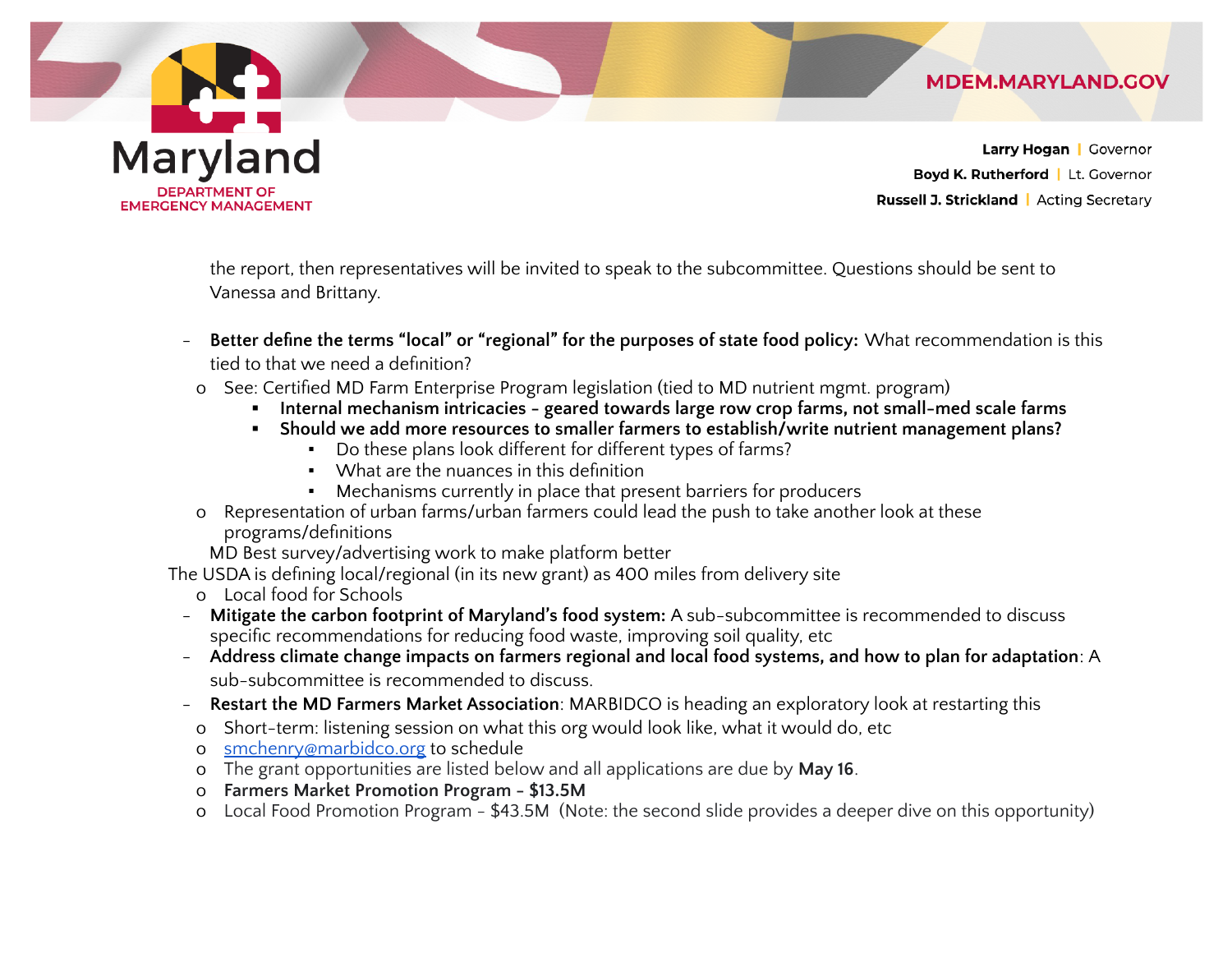Larry Hogan | Governor Boyd K. Rutherford | Lt. Governor **Russell J. Strickland | Acting Secretary** 

**MDEM.MARYLAND.GOV** 

o Regional Food System Partnerships - \$40M

o Regional food Systems

(1) Food hubs

(2) Ideas (*specific policy*)

o Climate Vulnerability Assessment

o Next steps and adjourn

- 1. Read the soil health commission's report, prepare questions, email questions to Brittany and Vanessa in preparation for the next meeting.
- 2. Contact Chloe Waterman (**cwaterman@foe.org**) and Brittany Cook (<u>brittany.cook@maryland.gov</u>) if interested in joining a meeting regarding mitigating the carbon footprint.
- 3. Niamh Shortt and Nancy Nunn will lead discussion related to item 5- Address climate change impacts on farmers regional and local food systems, and how to plan for adaptation. Email Nancy Nunn (<u>[nnunn@umd.edu](mailto:nnunn@umd.edu)</u>) and Brittany Cook (<u>brittany.cook@maryland.gov</u>) if interested in joining the meeting.
- 4. Steve McHenry will put together a listening session about the farmers market association, save the date!

## **Maryland DEPARTMENT OF**

**EMERGENCY MANAGEMENT** 

-